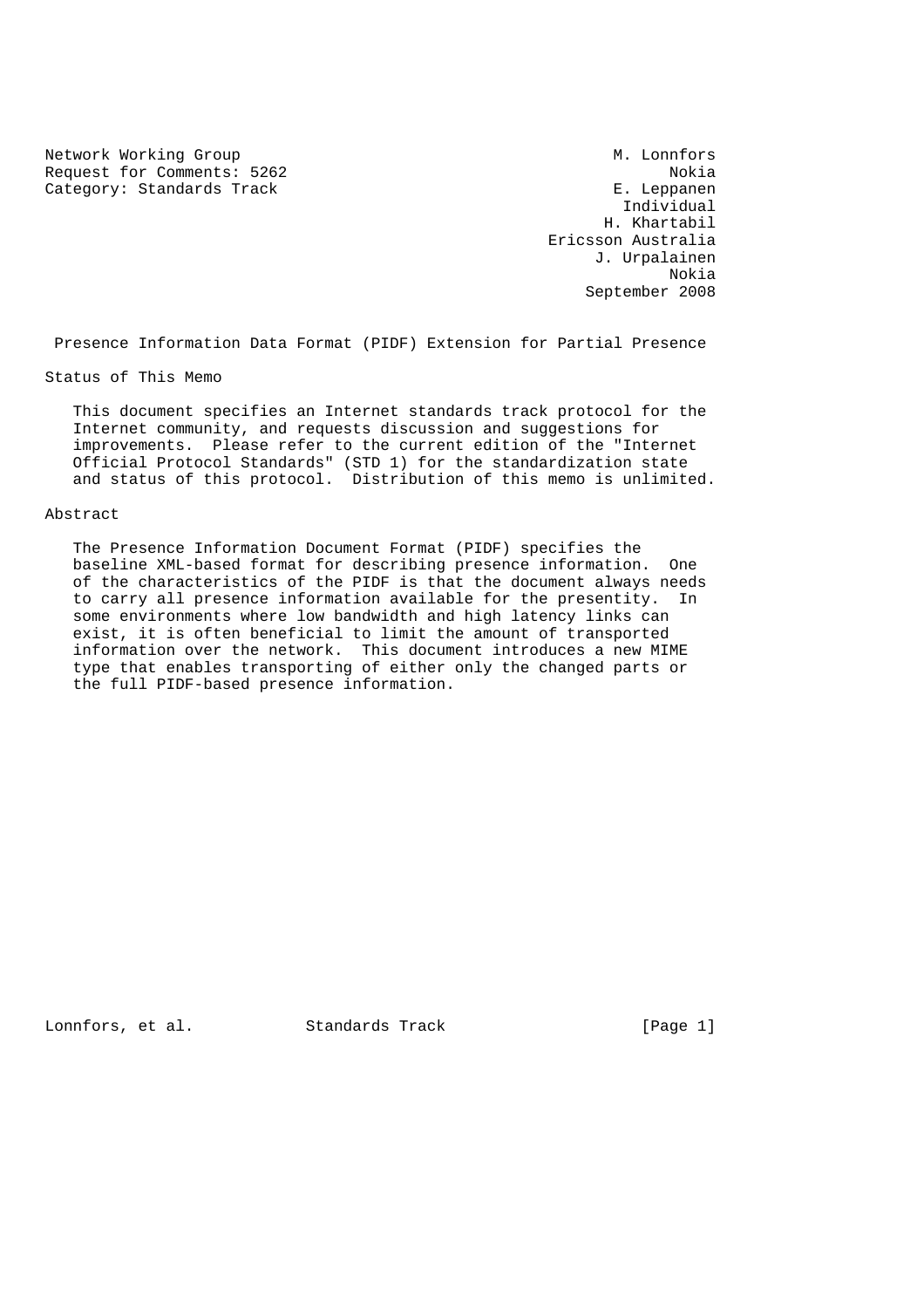## Table of Contents

| 2.               | Conventions                               |
|------------------|-------------------------------------------|
| $\overline{3}$ . |                                           |
|                  |                                           |
|                  |                                           |
|                  | 4. Usage of 'application/pidf-diff+xml' 4 |
| 5 <sub>1</sub>   |                                           |
|                  | 5.1. URN Sub-Namespace Registration for   |
|                  | 'urn:ietf:params:xml:ns:pidf-diff' 5      |
|                  |                                           |
|                  |                                           |
| 6.               |                                           |
| 7                |                                           |
| 8.               |                                           |
| 9.               |                                           |
| 1 N              | Internationalization Considerations 13    |
| 11               |                                           |
| 12 <sup>1</sup>  |                                           |
|                  |                                           |
|                  |                                           |
|                  |                                           |
|                  |                                           |

## 1. Introduction

 The Presence Information Document Format (PIDF) [RFC3863] specifies the baseline XML-based format for describing presence information. One of the characteristics of the PIDF is that the document always needs to carry all presence information available for the presentity. In some environments where low bandwidth and high latency links can exist, it is often beneficial to limit the amount of transported information over the network.

 This document introduces a new MIME-Type 'application/pidf-diff+xml', which enables transporting of either only the changed parts or the full PIDF based presence information. The root element of the document distinguishes whether the partial or full PIDF document content was transported.

 Note: With this new MIME-Type, applications can easily negotiate the support of partial updates of presence by using the Accept header. If PIDF had initially been designed for partial updates, a new separate MIME-Type would have been unnecessary.

Lonnfors, et al. Standards Track [Page 2]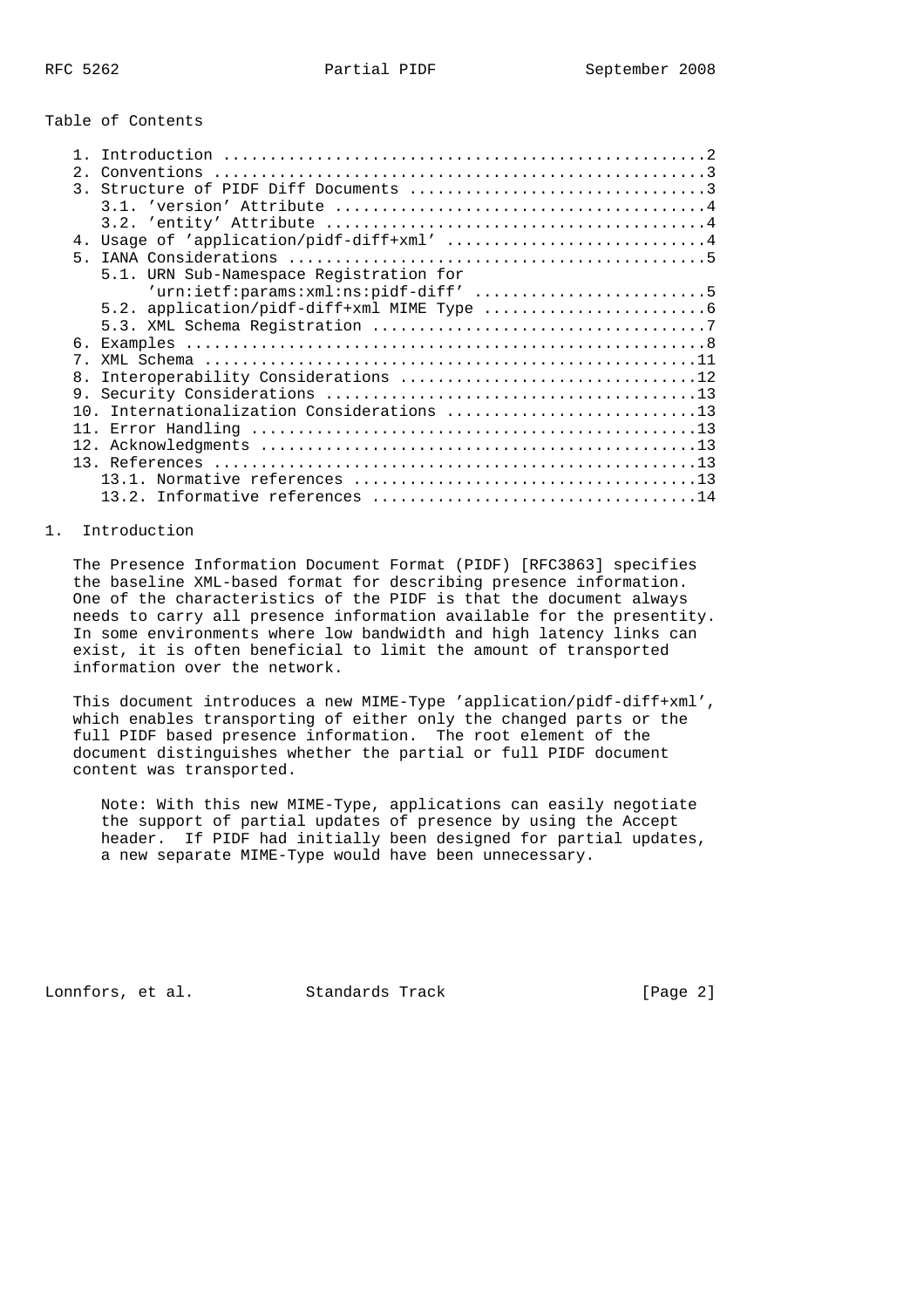# 2. Conventions

 The key words "MUST", "MUST NOT", "REQUIRED", "SHALL", "SHALL NOT", "SHOULD", "SHOULD NOT", "RECOMMENDED", "MAY", and "OPTIONAL" in this document are to be interpreted as described in RFC 2119 [RFC2119] and indicate requirement levels for compliant implementations.

 This memo makes use of the vocabulary defined in RFC 2778 [RFC2778]. In addition, the following terms are defined:

- Full presence document: A presence document that contains all the presentity's presence information that is available to a particular watcher.
- Partial presence document: A presence document that represents a fragment of the full presence document. A partial presence document can only be understood in the context of the full presence document, i.e., a partial presence document modifies a cached copy of the full presence document.
- 3. Structure of PIDF Diff Documents

 The MIME type 'application/pidf-diff+xml' defines the new content type for partial PIDF documents.

 The XML Schema imports the PIDF [RFC3863] schema so that the full PIDF document content with the addition of a 'version' attribute can be transported. The root element of the document is then <pidf-full>, and the 'version' attribute information can be included within it. Otherwise, the content of <pidf-full> element is exactly the same as what would have been if 'application/pidf+xml' content type had been used. Although the XML Schema also allows using <presence> as the document root element, it is disallowed from applications utilizing this document format.

 When only the changes of the presence document are transported, the model described in XML patch operations [RFC5261] is used. The root element of the document is then <pidf-diff>. The patch operation elements: <add>, <remove>, and <replace> allow changing the partial content of the cached local copy of the full presence document. The <add> element is used to add new content, the <replace> element updates, and the <remove> element removes existing content.

 The optional 'version' attribute within the two possible document root elements contains a sequence number which is incremented by one between subsequent document updates, i.e., a more recent document update has a higher 'version' value than the previous one. This number can be used to ensure consistent updates as the recipient of

Lonnfors, et al. Standards Track [Page 3]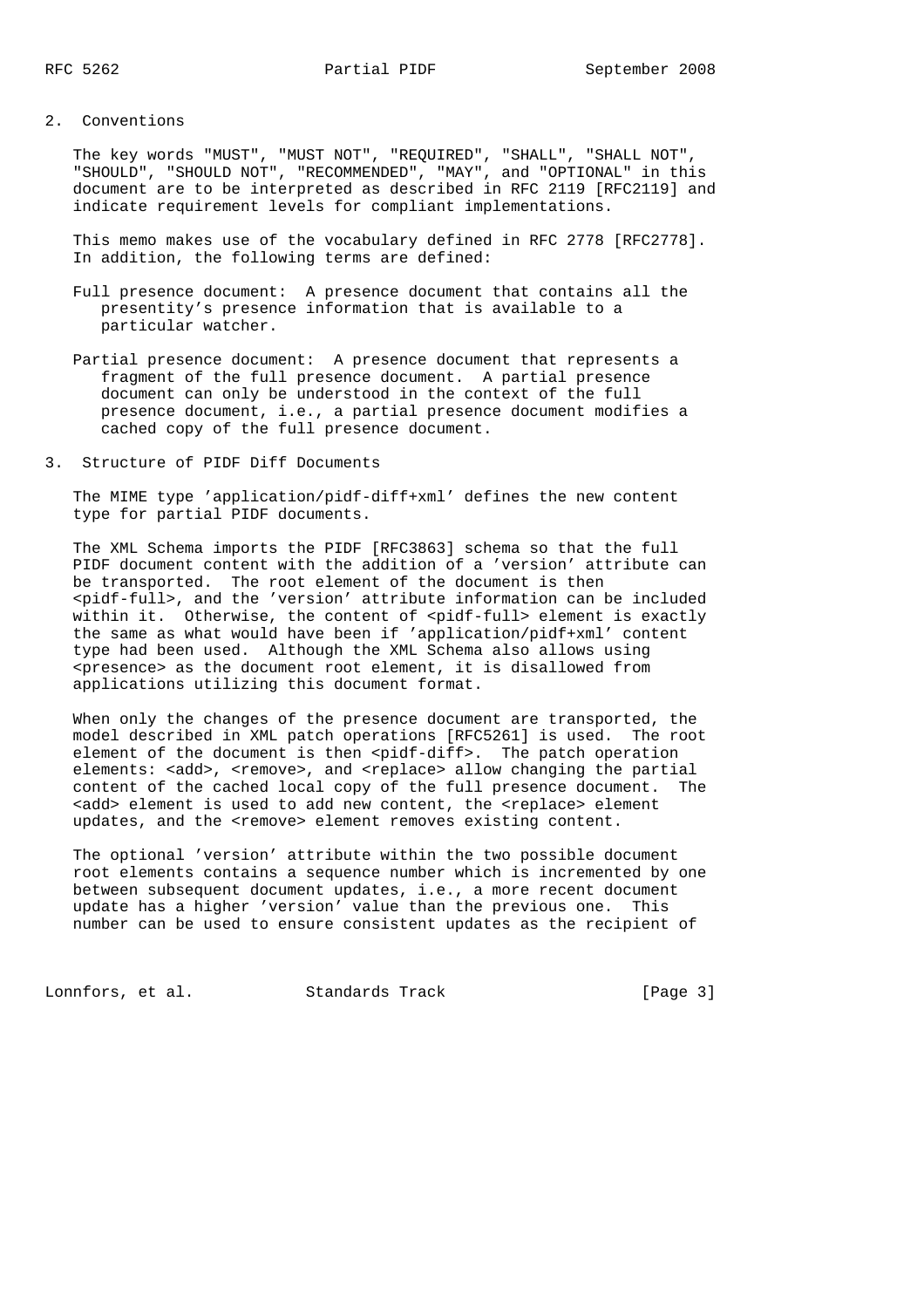the document can use the 'version' number to properly order received documents and to ensure that updates have not been lost. The usage of this attribute thus allows "state delta" processing described in [RFC3265]. Partial notification [RFC5263] uses a similar model. This number increments independently regardless of whether the <pidf-full> or the <pidf-diff> content is transported. In other words, a single version counter is maintained across <pidf-full> and <pidf-diff> documents.

 Implementations using this document format MUST follow guidelines specified in the PIDF [RFC3863] and PIDF extension formats, for example, DataModel [RFC4479], Rich Presence Information Data (RPID) [RFC4480], and Contact Information in PIDF (CIPID) [RFC4482] MUST support the usage of the XML schema data type ID [W3C.REC-xmlschema-2-20041028] of these listed RFCs. Specifically, the XML document MUST be well formed and SHOULD be valid. This specification makes use of XML namespaces for identifying presence documents and document fragments. The namespace URI for elements defined by this specification is a URN [RFC2141], using the namespace identifier 'ietf' specified in RFC 2648 [RFC2648] and extended by RFC 3688 [RFC3688]. This URN is:

urn:ietf:params:xml:ns:pidf-diff

## 3.1. 'version' Attribute

 Every presence document compliant with this specification MAY contain a 'version' attribute within the <pidf-diff> and <pidf-full> element.

3.2. 'entity' Attribute

 Every presence document compliant with this specification MAY contain an 'entity' attribute within the <pidf-diff> element. Its content, a presentity URI, MUST then be the same as the 'entity' attribute value of the <presence> element described in [RFC3863]. The usage of this presentity URI is described in more detail in Section 3.1 of [RFC4479].

4. Usage of 'application/pidf-diff+xml'

 The partial presence document SHOULD only contain those elements or attributes that have changed. However, when there are a lot of changes, the full presence document content can then be transported instead.

Lonnfors, et al. Standards Track [Page 4]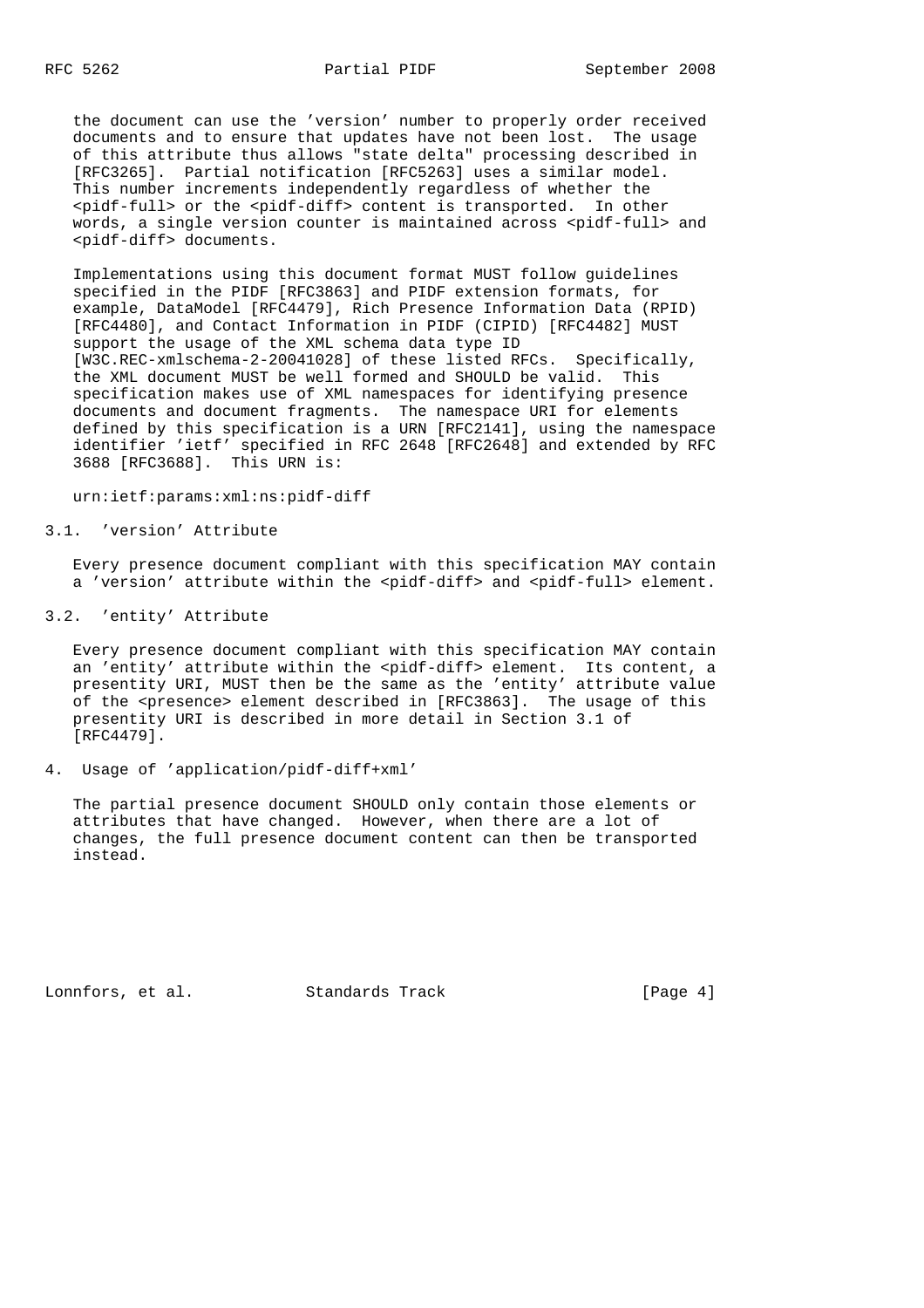5. IANA Considerations

IANA has performed the following actions:

- o registered a new XML namespace URN per [RFC3688].
- o registered a new MIME type 'application/pidf-diff+xml' according to the procedures of RFC 4288 [RFC4288] and guidelines in RFC 3023 [RFC3023].
- o registered a new XML Schema according to the procedures of RFC 3688 [RFC3688].
- 5.1. URN Sub-Namespace Registration for 'urn:ietf:params:xml:ns:pidf-diff'

 This specification registers a new XML namespace, as per the guidelines in RFC 3688 [RFC3688].

 URI: urn:ietf:params:xml:ns:pidf-diff

 Description: This is the XML namespace for XML elements defined by RFC 5262 to describe the 'application/pidf-diff+xml' content type for partial PIDF.

 Registrant Contact: IETF, SIMPLE working group, (simple@ietf.org) Jari Urpalainen, (jari.urpalainen@nokia.com)

Lonnfors, et al. Standards Track [Page 5]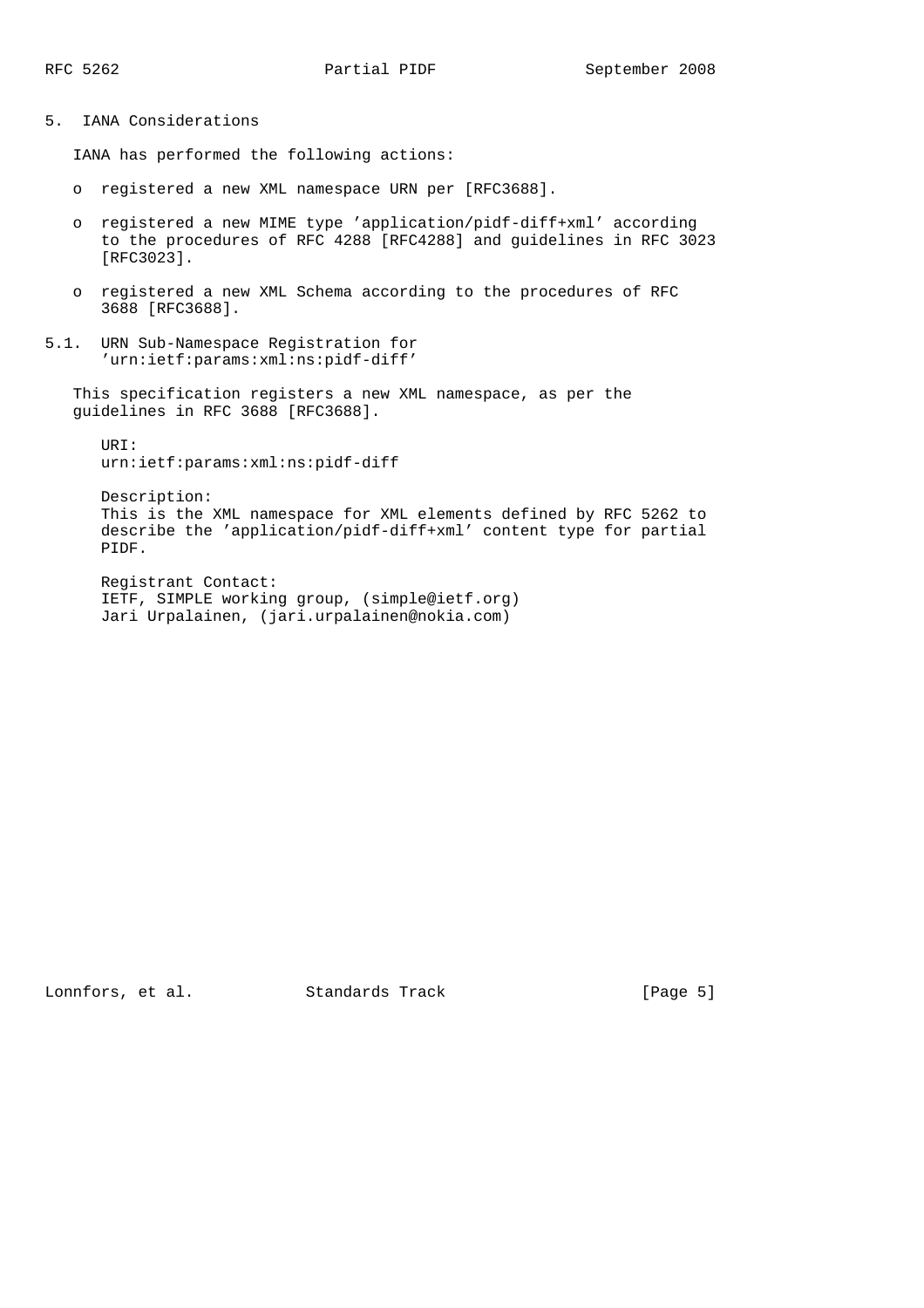XML:

```
BEGIN
   <?xml version="1.0"?>
    <!DOCTYPE html PUBLIC "-//W3C//DTD XHTML Basic 1.0//EN"
      "http://www.w3.org/TR/xhtml-basic/xhtml-basic10.dtd">
    <html xmlns="http://www.w3.org/1999/xhtml">
      <head>
        <meta http-equiv="content-type"
             content="text/html;charset=iso-8859-1"/>
        <title>PIDF extension for partial PIDF</title>
      </head>
      <body>
        <h1>Namespace for PIDF extension for partial
            notifications</h1>
        <h2>urn:ietf:params:xml:ns:pidf-diff</h2>
        <p>See <a href="http://www.rfc-editor.org/rfc/rfc5262.txt">
        RFC5262</a>.</p>
      </body>
    </html>
   END
5.2. application/pidf-diff+xml MIME Type
   MIME media type name: application
   MIME subtype name: pidf-diff+xml
   Mandatory parameters: none
   Optional parameters:
   Same as charset parameter of application/xml as specified in RFC 3023
    [RFC3023]. Default value is UTF-8.
   Encoding considerations:
   Same as encoding considerations of application/xml as specified in
   RFC 3023 [RFC3023].
   Security considerations:
   See Section 10 of RFC 3023 [RFC3023]. This content type is designed
   to carry presence data, which may be considered private information.
   Appropriate precautions should be adopted to limit disclosure of this
   information.
   Interoperability considerations: none
   Published specification: RFC 5262
```
Lonnfors, et al. Standards Track [Page 6]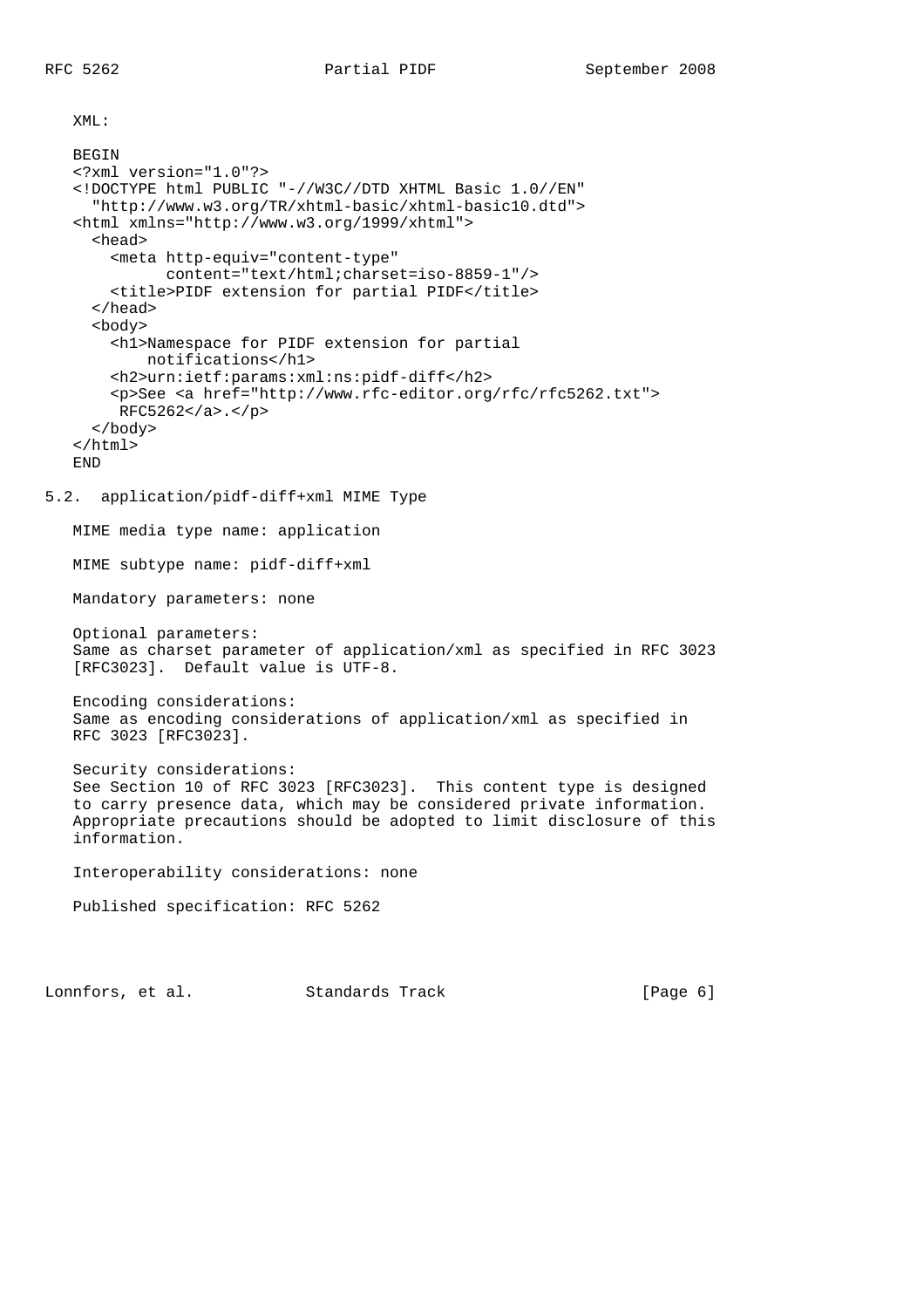Applications that use this media type: SIP-based presence systems

Additional information:

Magic Number: None

File Extension: .xml

Macintosh file type code: "TEXT"

 Personal and email address for further information: Jari Urpalainen, jari.urpalainen@nokia.com

Intended usage: LIMITED USE

Restrictions on usage: Presence [RFC3863] based systems.

 Author: This specification is a work item of the IETF SIMPLE working group, with mailing list address <simple@ietf.org>.

Author/Change controller: the IETF.

5.3. XML Schema Registration

 This section calls for IANA to register a new XML Schema, the sole content of which can be found in Section 7.

 URI: urn:ietf:params:xml:schema:pidf-diff

 Registrant Contact: IETF, SIMPLE working group, <simple@ietf.org> Jari Urpalainen, <jari.urpalainen@nokia.com>

Lonnfors, et al. Standards Track [Page 7]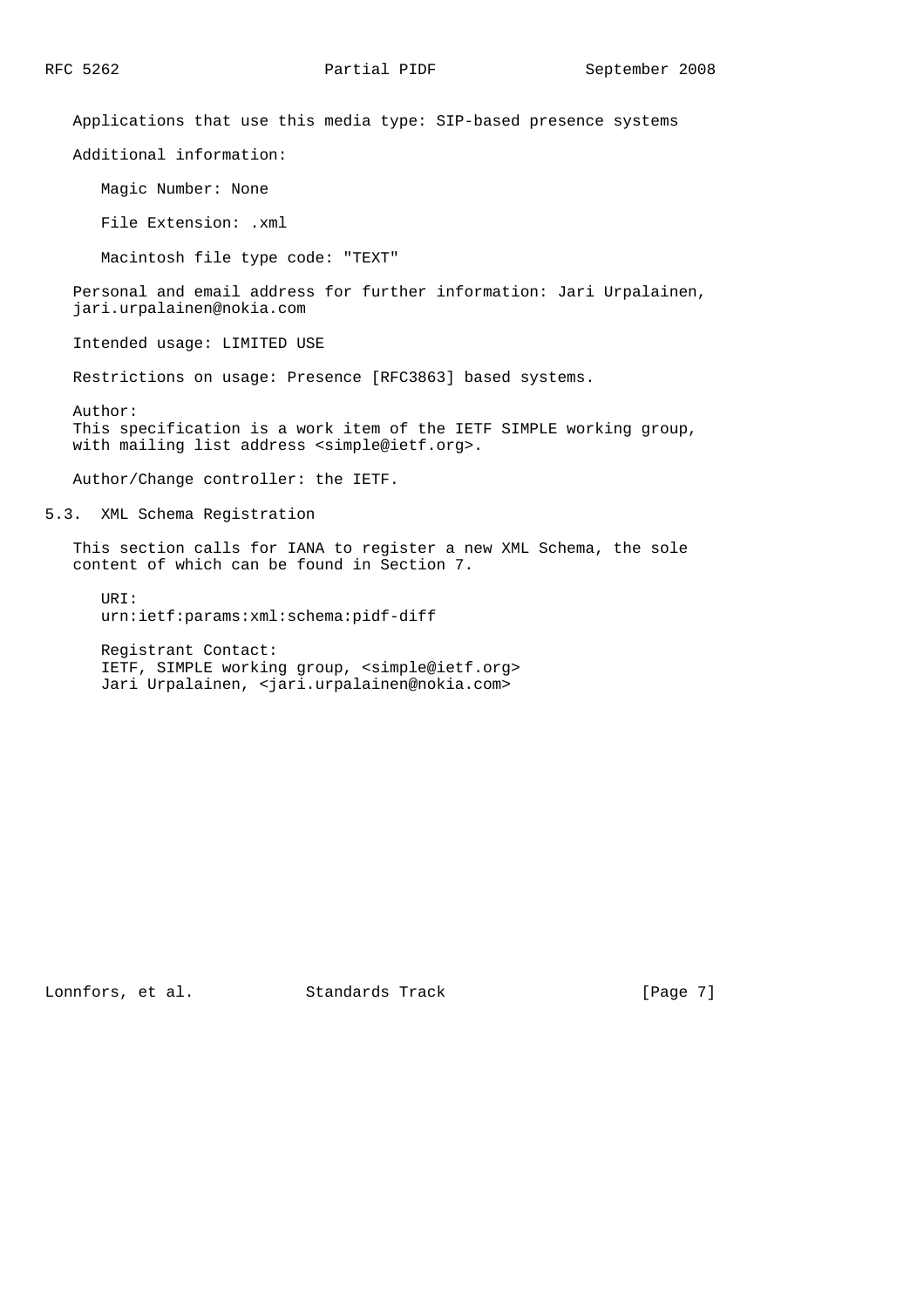## 6. Examples

 An 'application/pidf-diff+xml' document that contains the full state presence information:

```
 <?xml version="1.0" encoding="UTF-8"?>
 <p:pidf-full xmlns="urn:ietf:params:xml:ns:pidf"
        xmlns:p="urn:ietf:params:xml:ns:pidf-diff"
        xmlns:r="urn:ietf:params:xml:ns:pidf:rpid"
        xmlns:ci="urn:ietf:params:xml:ns:pidf:cipid"
        xmlns:c="urn:ietf:params:xml:ns:pidf:caps"
        xmlns:dm="urn:ietf:params:xml:ns:pidf:data-model"
        entity="pres:someone@example.com"
        version="567">
  <tuple id="sg89ae">
   <status>
    <basic>open</basic>
   </status>
  <c:servcaps>
   <c:audio>true</c:audio>
   <c:message>true</c:message>
   <c:video>false</c:video>
   </c:servcaps>
  <contact priority="0.8">tel:09012345678</contact>
  </tuple>
  <tuple id="cg231jcr">
  <status>
   <basic>open</basic>
   </status>
  <contact priority="1.0">im:pep@example.com</contact>
  </tuple>
  <tuple id="r1230d">
  <status>
    <basic>closed</basic>
   </status>
   <ci:homepage>http://example.com/˜pep/</ci:homepage>
  <ci:icon>http://example.com/˜pep/icon.gif</ci:icon>
  <ci:card>http://example.com/˜pep/card.vcd</ci:card>
  <contact priority="0.9">sip:pep@example.com</contact>
  </tuple>
  <note xml:lang="en">Full state presence document</note>
  <dm:person id="p123">
   <r:activities>
```
Lonnfors, et al. Standards Track [Page 8]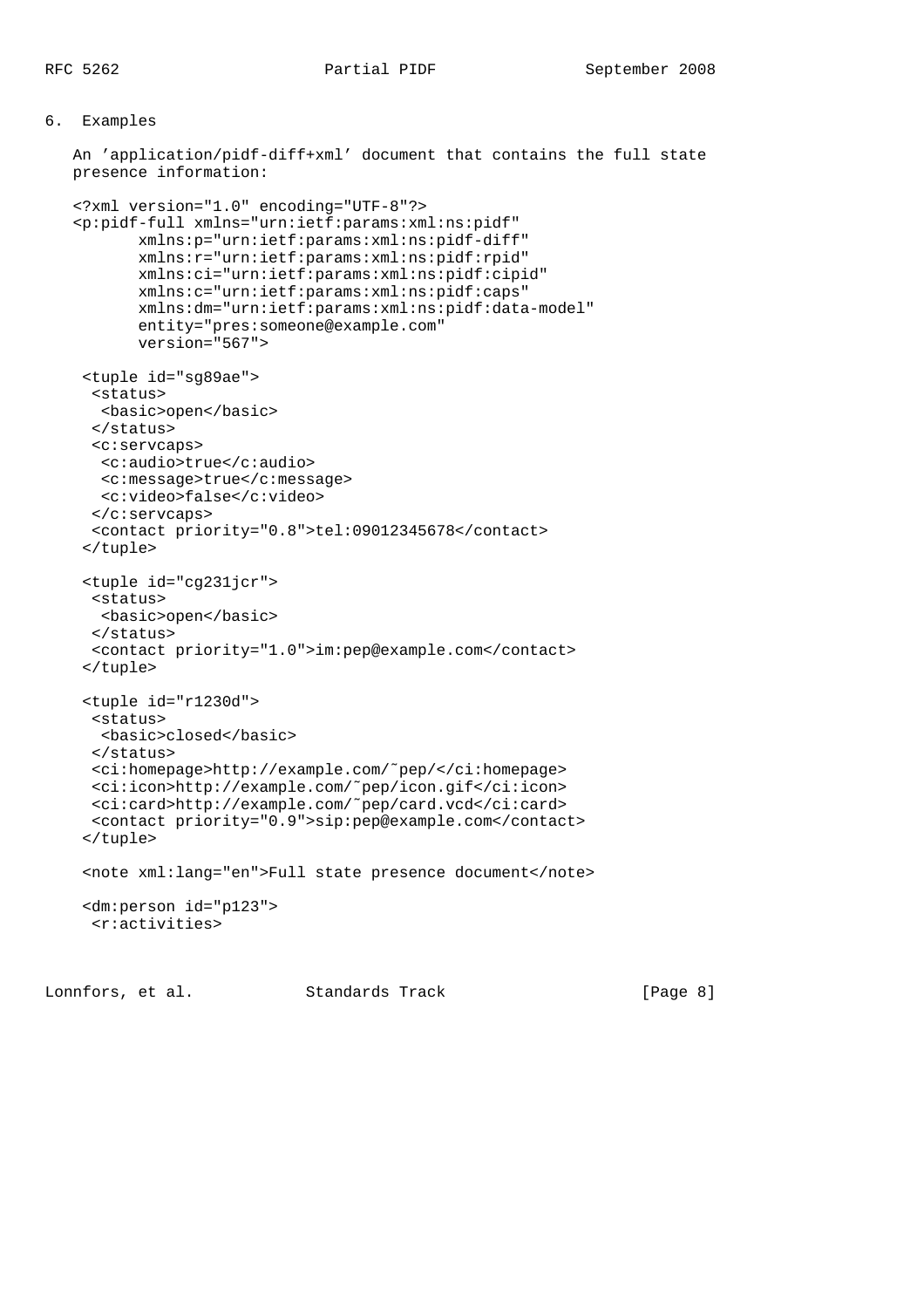<r:on-the-phone/> <r:busy/>  $\langle$ r:activities> </dm:person> <dm:device id="u600b40c7"> <c:devcaps> <c:mobility> <c:supported> <c:mobile/> </c:supported> </c:mobility> </c:devcaps> <dm:deviceID>urn:esn:600b40c7</dm:deviceID> </dm:device> </p:pidf-full> An example partial update document with the <pidf-diff> root element: <?xml version="1.0" encoding="UTF-8"?> <p:pidf-diff xmlns="urn:ietf:params:xml:ns:pidf" xmlns:p="urn:ietf:params:xml:ns:pidf-diff" xmlns:r="urn:ietf:params:xml:ns:pidf:rpid" xmlns:d="urn:ietf:params:xml:ns:pidf:data-model" entity="pres:someone@example.com" version="568"> <p:add sel="presence/note" pos="before"> <tuple id="ert4773"> <status> <basic>open</basic> </status> <contact priority="0.4">mailto:pep@example.com</contact> <note xml:lang="en">This is a new tuple inserted between the last tuple and person element</note> </tuple> </p:add> <p:replace sel="\*/tuple[@id='r1230d']/status/basic/text()" >open</p:replace> <p:remove sel="\*/d:person/r:activities/r:busy" ws="after"/> <p:replace sel="\*/tuple[@id='cg231jcr']/contact/@priority" >0.7</p:replace> </p:pidf-diff>

Lonnfors, et al. Standards Track [Page 9]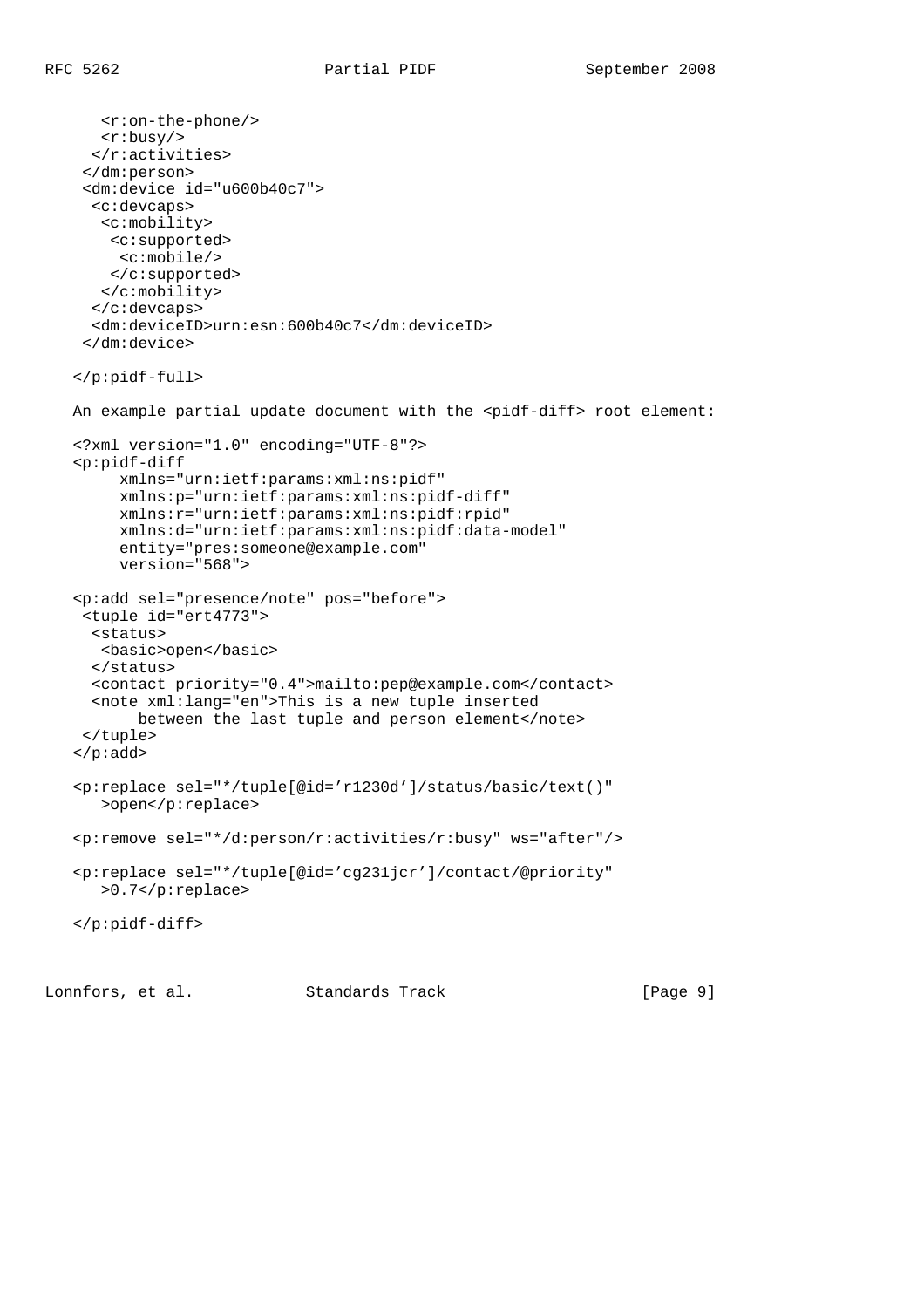```
 An updated local composition presence document after applying the
 patches:
 <?xml version="1.0" encoding="UTF-8"?>
 <p:pidf-full xmlns="urn:ietf:params:xml:ns:pidf"
        xmlns:p="urn:ietf:params:xml:ns:pidf-diff"
        xmlns:r="urn:ietf:params:xml:ns:pidf:rpid"
        xmlns:ci="urn:ietf:params:xml:ns:pidf:cipid"
        xmlns:c="urn:ietf:params:xml:ns:pidf:caps"
        xmlns:dm="urn:ietf:params:xml:ns:pidf:data-model"
        entity="pres:someone@example.com"
        version="568">
  <tuple id="sg89ae">
   <status>
    <basic>open</basic>
   </status>
   <c:servcaps>
    <c:audio>true</c:audio>
    <c:message>true</c:message>
   <c:video>false</c:video>
   </c:servcaps>
   <contact priority="0.8">tel:09012345678</contact>
  </tuple>
  <tuple id="cg231jcr">
   <status>
    <basic>open</basic>
   </status>
   <contact priority="0.7">im:pep@example.com</contact>
  </tuple>
  <tuple id="r1230d">
   <status>
    <basic>open</basic>
   </status>
   <ci:homepage>http://example.com/˜pep/</ci:homepage>
   <ci:icon>http://example.com/˜pep/icon.gif</ci:icon>
   <ci:card>http://example.com/˜pep/card.vcd</ci:card>
   <contact priority="0.9">sip:pep@example.com</contact>
  </tuple>
  <tuple id="ert4773">
   <status>
   <basic>open</basic>
   </status>
   <contact priority="0.4">mailto:pep@example.com</contact>
```
Lonnfors, et al. Standards Track [Page 10]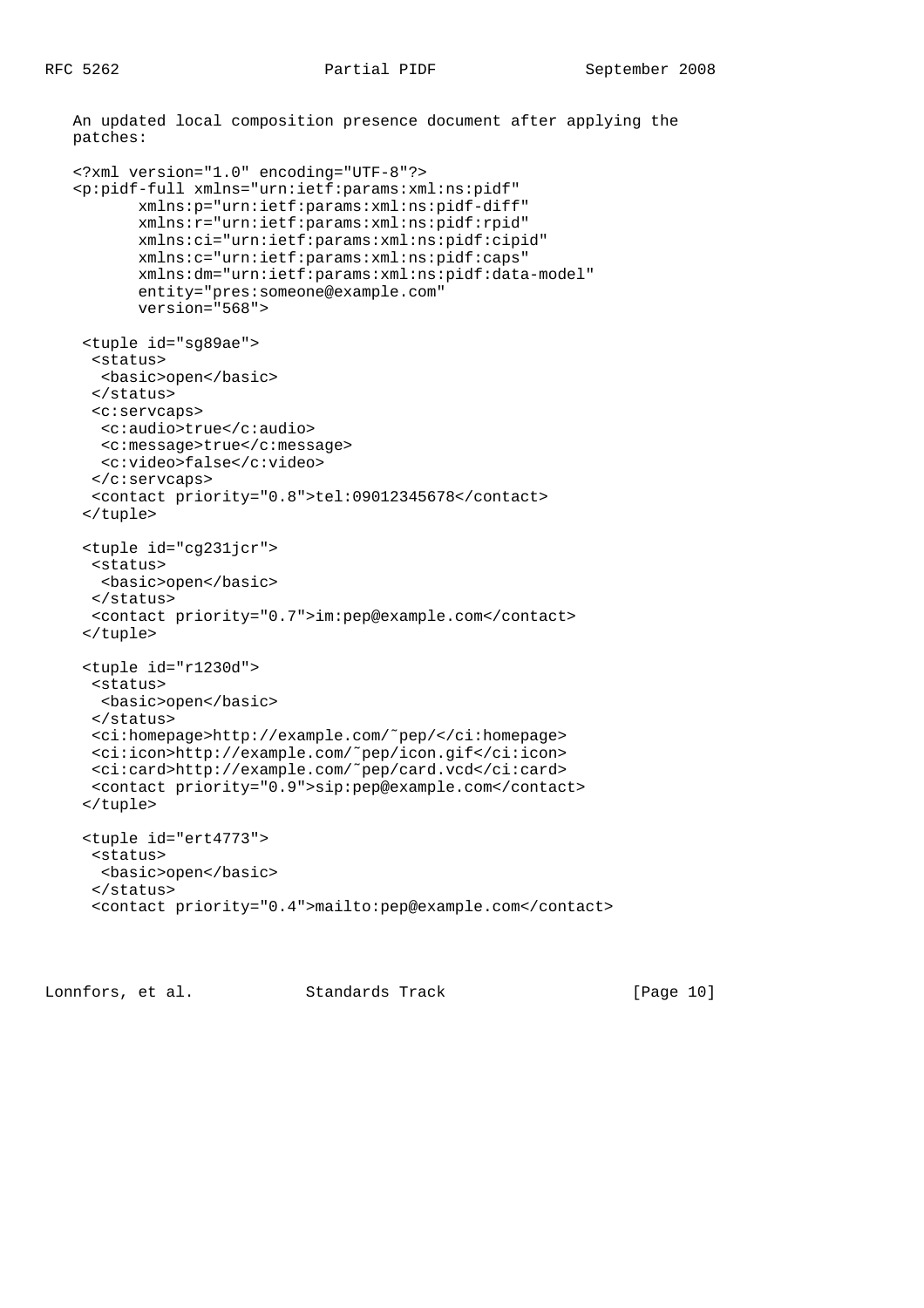```
 <note xml:lang="en">This is a new tuple inserted
          between the last tuple and note element</note>
     </tuple>
     <note xml:lang="en">Full state presence document</note>
     <dm:person id="p123">
      <r:activities>
      <r:on-the-phone/>
     \langle r:activities>
     </dm:person>
     <dm:device id="u600b40c7">
      <c:devcaps>
       <c:mobility>
       <c:supported>
        <c:mobile/>
       </c:supported>
       </c:mobility>
      </c:devcaps>
      <dm:deviceID>urn:esn:600b40c7</dm:deviceID>
     </dm:device>
    </p:pidf-full>
7. XML Schema
    The XML schema for the 'application/pidf-diff+xml' data format. The
    included schema "urn:ietf:params:xml:schema:xml-patch-ops" is defined
    in [RFC5261], and the PIDF Schema "pidf.xsd" is imported from
    [RFC3863].
    <?xml version="1.0" encoding="UTF-8"?>
    <xsd:schema
        targetNamespace="urn:ietf:params:xml:ns:pidf-diff"
        xmlns:tns="urn:ietf:params:xml:ns:pidf-diff"
        xmlns:pidf="urn:ietf:params:xml:ns:pidf"
        xmlns:xsd="http://www.w3.org/2001/XMLSchema"
        elementFormDefault="qualified">
     <!-- include patch-ops type definitions -->
     <xsd:include
          schemaLocation="urn:ietf:params:xml:schema:patch-ops"/>
     <!-- import PIDF definitions -->
     <xsd:import namespace="urn:ietf:params:xml:ns:pidf"
                 schemaLocation="pidf.xsd"/>
```
Lonnfors, et al. Standards Track [Page 11]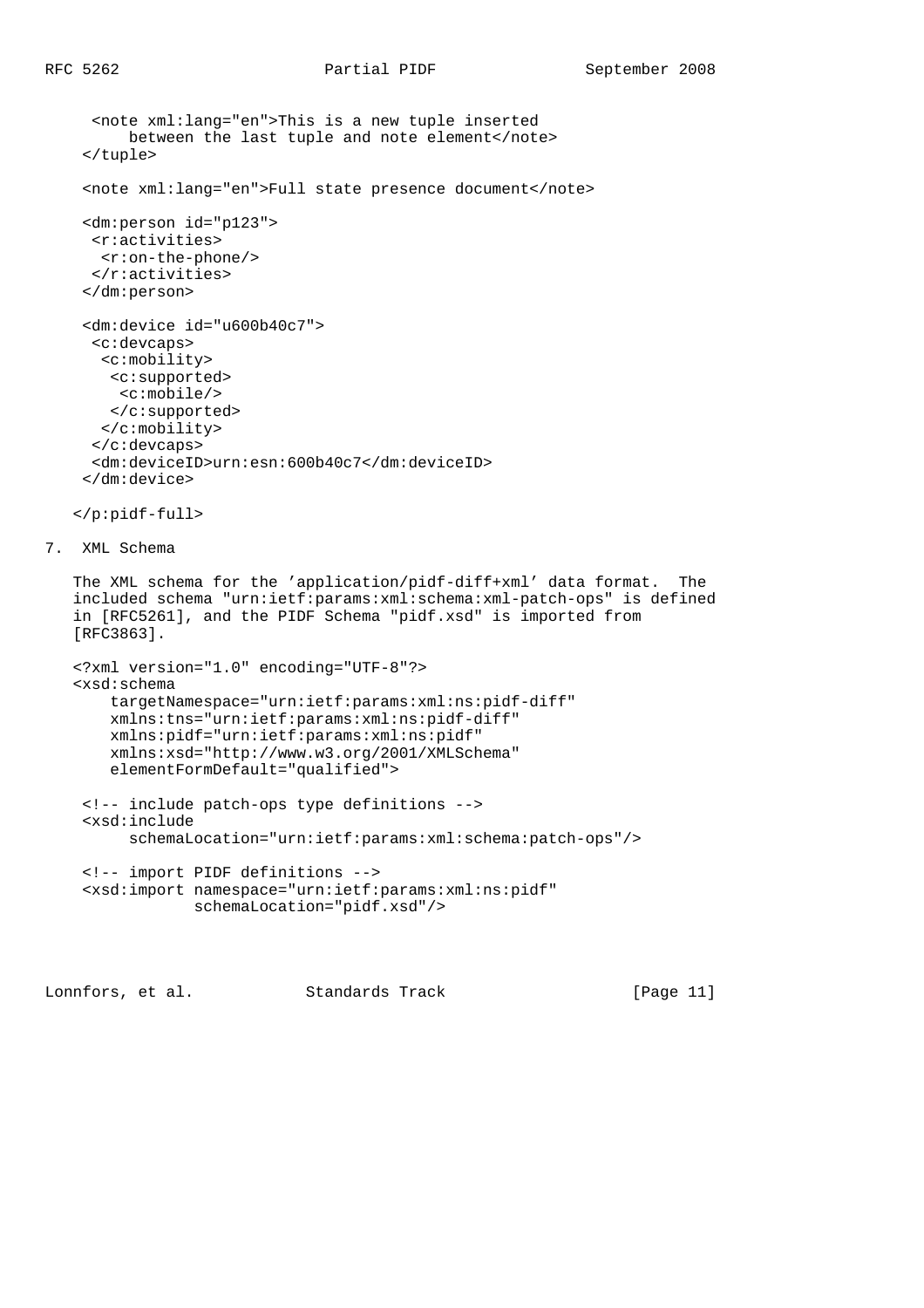```
 <!-- partial updates -->
 <xsd:element name="pidf-diff">
 <xsd:complexType>
  <xsd:sequence minOccurs="0" maxOccurs="unbounded">
   <xsd:choice>
    <xsd:element name="add" type="tns:add"/>
    <xsd:element name="replace" type="tns:replace"/>
    <xsd:element name="remove" type="tns:remove"/>
   </xsd:choice>
  </xsd:sequence>
  <xsd:attribute name="version" type="xsd:unsignedInt"/>
  <xsd:attribute name="entity" type="xsd:anyURI"/>
  </xsd:complexType>
 </xsd:element>
 <!-- full PIDF in addition to optional version -->
 <xsd:element name="pidf-full">
 <xsd:complexType>
  <xsd:complexContent>
   <xsd:extension base="pidf:presence">
    <xsd:attribute name="version" type="xsd:unsignedInt"/>
   </xsd:extension>
  </xsd:complexContent>
  </xsd:complexType>
 </xsd:element>
```
</xsd:schema>

#### 8. Interoperability Considerations

 Systems compliant with Common Profile for Presence (CPP) [RFC3859] will not be by default able to use this specification. However, this will not cause any interoperability problems because all endpoints and gateways must support the default MIME type (application/pidf+xml) regardless of if they support this specification. Thus, if a gateway or another end point does not understand this specification it will not be used. In SIMPLE-based systems, use of this MIME type is negotiated using SIP content type negotiation mechanism as specified in partial notification [RFC5263].

 Other CPP-compliant (other than SIP-based) systems can also support this specification if they have a mechanism to indicate support for it. If they do, it is possible to build a gateway that will preserve end-to-end integrity with usage of partial PIDF.

Lonnfors, et al. Standards Track [Page 12]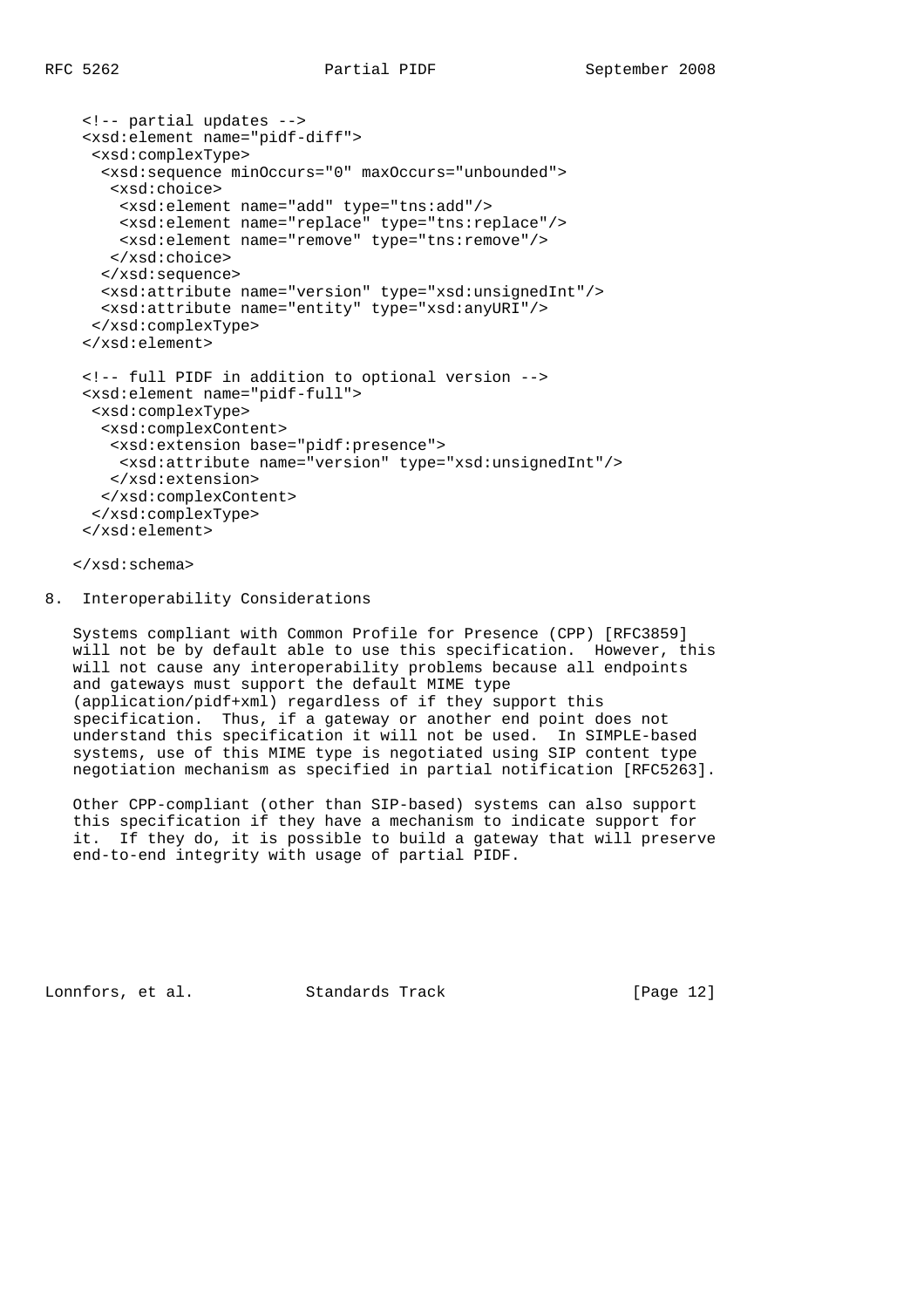## 9. Security Considerations

 All security considerations identified for PIDF [RFC3863] apply unchanged for this document as presence information may contain highly sensitive information. Furthermore, the protocol SHOULD provide authorization policies what presence information can be given to which watchers, and when, see [RFC5025].

## 10. Internationalization Considerations

 The PIDF [RFC3863] format is represented in XML that performs all character processing in terms of the Universal Character Set (UCS). Conformant XML processors MUST support both UTF-8 and UTF-16 encodings of the UCS. UTF-8 is the RECOMMENDED encoding of this partial presence format.

If the character set of the initial <pidf-full> document has been accepted by a receiving application, it MUST continue to accept the same character set with the subsequent <pidf-diff> documents. However, it MUST NOT need to accept a possible character set change.

#### 11. Error Handling

 Error conditions MAY be indicated by errors defined in [RFC5261]. This document doesn't define any additional error elements. If the 'version' or 'entity' attributes have incorrect content, it MAY be indicated by the <invalid-attribute-value> error element.

## 12. Acknowledgments

 The authors would like to thank Jose Costa-Requena, Jyrki Aarnos, Jonathan Rosenberg, Dean Willis, Miguel Garcia, Krisztian Kiss, Ben Cambell, Robert Sparks, Anders Kristenssen, Aki Niemi, Jon Peterson, Gonzalo Camarillo, Lars Eggert, Lakshminath Dondeti, and Chris Newman for their valuable comments and contributions.

#### 13. References

- 13.1. Normative references
	- [RFC2119] Bradner, S., "Key words for use in RFCs to Indicate Requirement Levels", BCP 14, RFC 2119, March 1997.
	- [RFC3863] Sugano, H., Fujimoto, S., Klyne, G., Bateman, A., Carr, W., and J. Peterson, "Presence Information Data Format (PIDF)", RFC 3863, August 2004.

Lonnfors, et al. Standards Track [Page 13]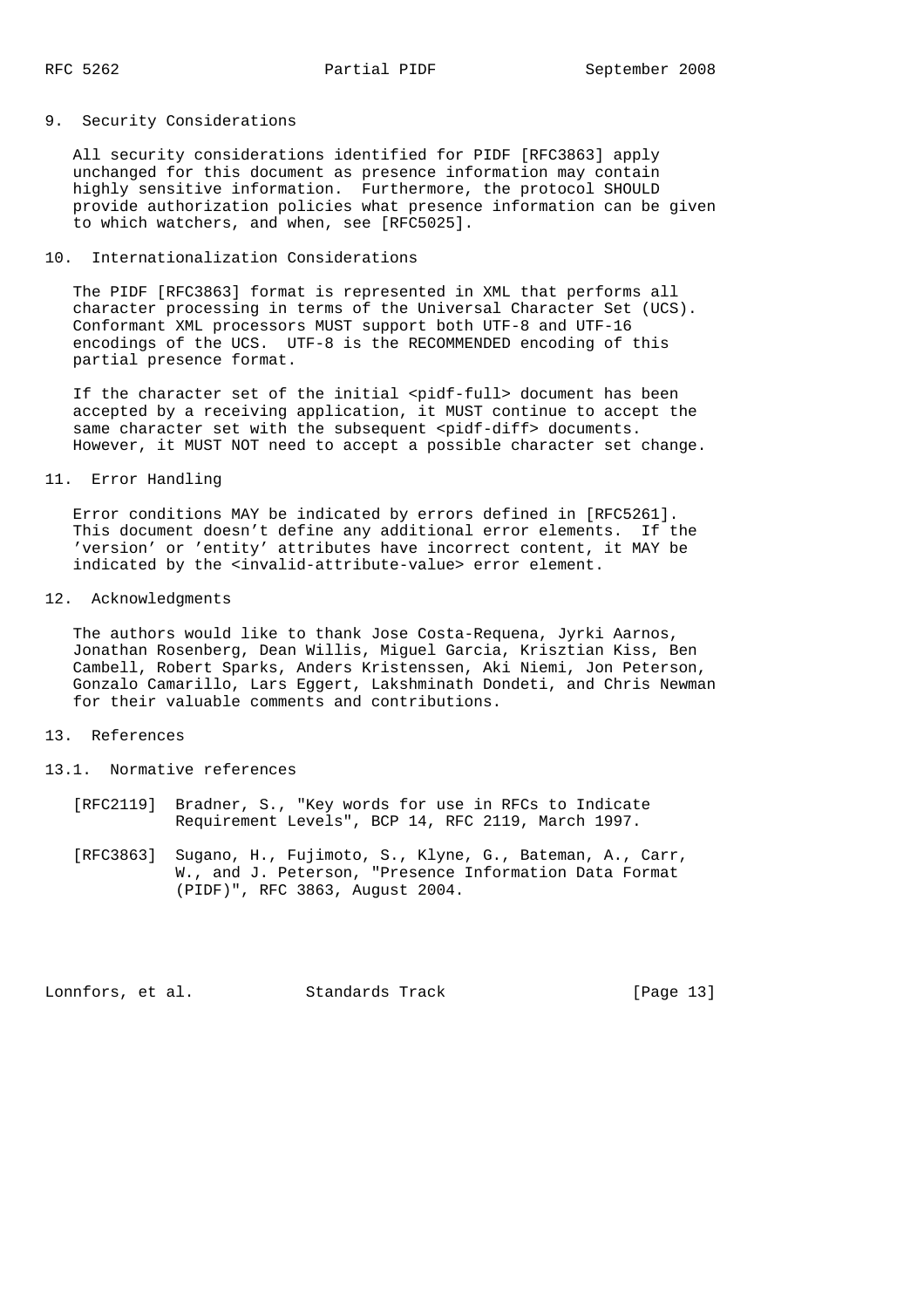[RFC2141] Moats, R., "URN Syntax", RFC 2141, May 1997.

- [RFC2648] Moats, R., "A URN Namespace for IETF Documents", RFC 2648, August 1999.
- [RFC3688] Mealling, M., "The IETF XML Registry", BCP 81, RFC 3688, January 2004.
- [RFC3023] Murata, M., St. Laurent, S., and D. Kohn, "XML Media Types", RFC 3023, January 2001.
- [RFC4288] Freed, N. and J. Klensin, "Media Type Specifications and Registration Procedures", BCP 13, RFC 4288, December 2005.
- [RFC4479] Rosenberg, J., "A Data Model for Presence", RFC 4479, July 2006.
- [RFC4480] Schulzrinne, H., Gurbani, V., Kyzivat, P., and J. Rosenberg, "RPID: Rich Presence Extensions to the Presence Information Data Format (PIDF)", RFC 4480, July 2006.
- [RFC4482] Schulzrinne, H., "CIPID: Contact Information for the Presence Information Data Format", RFC 4482, July 2006.
- [RFC5261] Urpalainen, J., "An Extensible Markup Language (XML) Patch Operations Framework Utilizing XML Path Language (XPath) Selectors", RFC 5261, September 2008.
- [W3C.REC-xmlschema-2-20041028] Malhotra, A. and P. Biron, "XML Schema Part 2: Datatypes Second Edition", World Wide Web Consortium Recommendation REC-xmlschema-2-20041028, October 2004, <http://www.w3.org/TR/2004/REC-xmlschema-2-20041028>.
- 13.2. Informative references
	- [RFC2778] Day, M., Rosenberg, J., and H. Sugano, "A Model for Presence and Instant Messaging", RFC 2778, February 2000.
	- [RFC3265] Roach, A., "Session Initiation Protocol (SIP)-Specific Event Notification", RFC 3265, June 2002.
	- [RFC3859] Peterson, J., "Common Profile for Presence (CPP)", RFC 3859, August 2004.
	- [RFC5025] Rosenberg, J., "Presence Authorization Rules", RFC 5025, December 2007.

Lonnfors, et al. Standards Track [Page 14]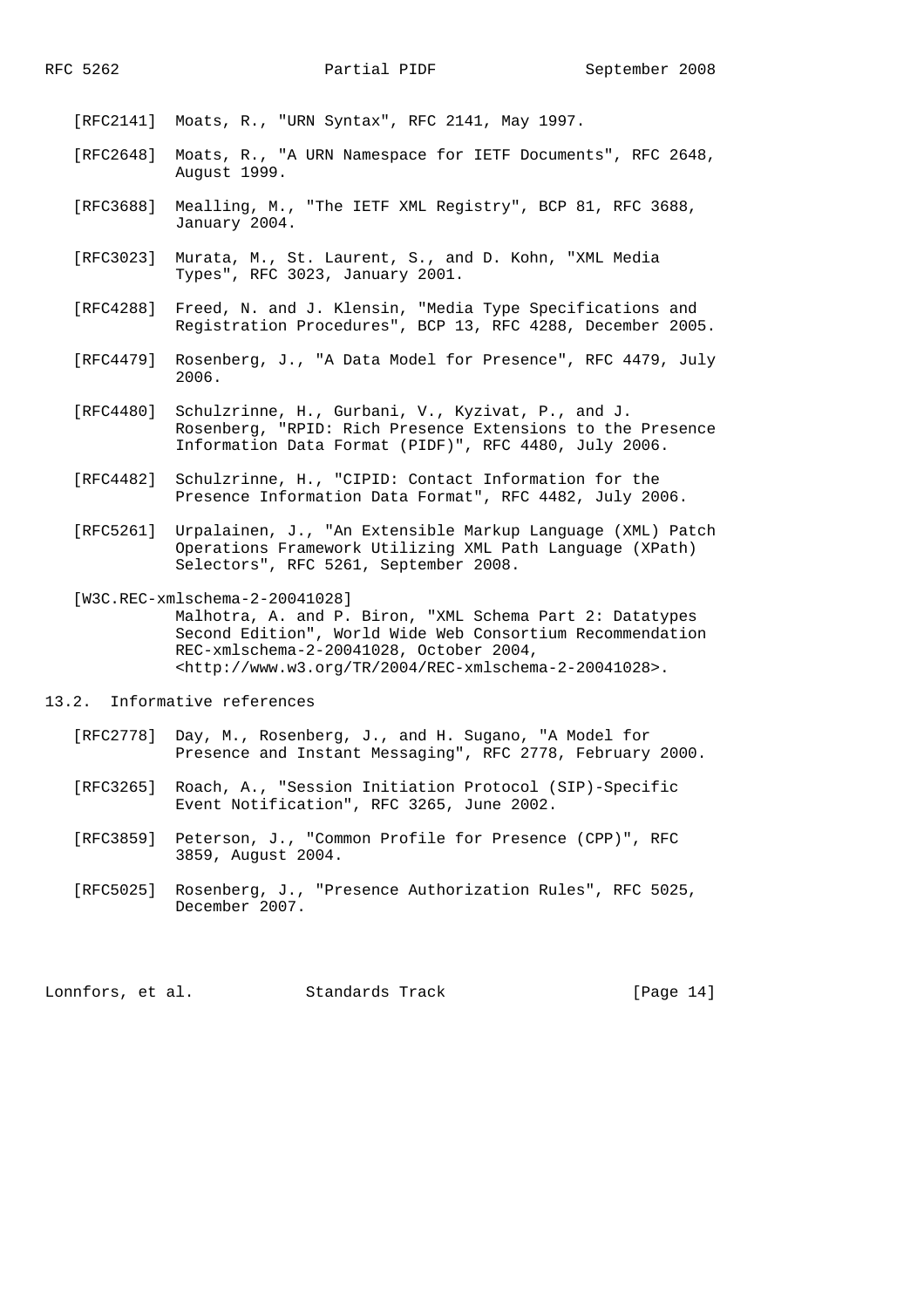[RFC5263] Lonnfors, M., "Session Initiation Protocol (SIP) Extension for Partial Notification of Presence Information", RFC 5263, September 2008.

```
Authors' Addresses
```
 Mikko Lonnfors Nokia Itamerenkatu 11-13 00180 Helsinki Finland

 Phone: +358 71 8008000 EMail: mikko.lonnfors@nokia.com

 Eva Leppanen Individual Lempaala Finland

EMail: eva.leppanen@saunalahti.fi

 Hisham Khartabil Ericsson Australia P.O. Box 256c Melbourne, VIC 3001 Australia

EMail: hisham.khartabil@gmail.com

 Jari Urpalainen Nokia Itamerenkatu 11-13 00180 Helsinki Finland

 Phone: +358 7180 37686 EMail: jari.urpalainen@nokia.com

Lonnfors, et al. Standards Track [Page 15]